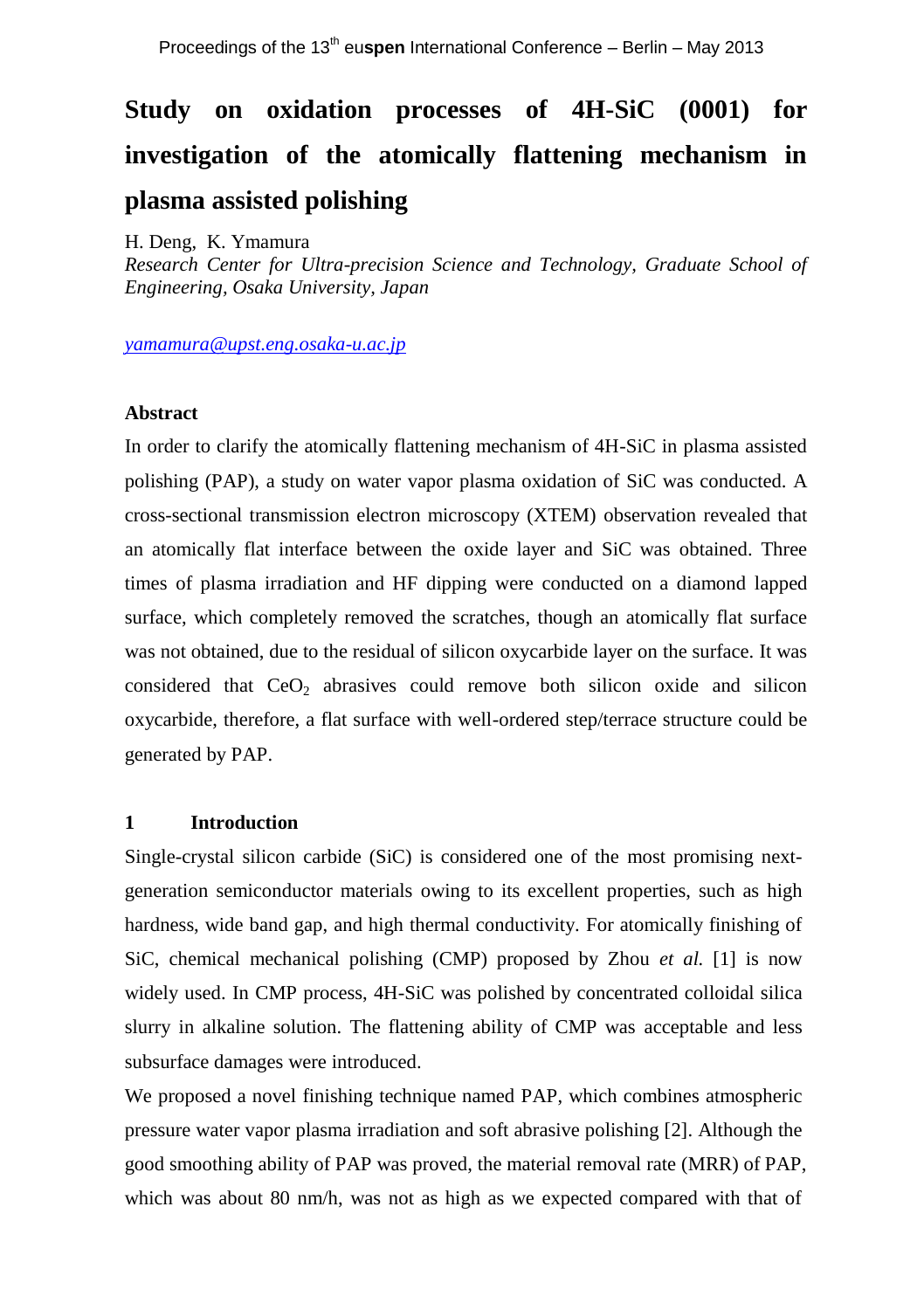CMP (about 500 nm/h). Also, it is not clear why an atomically flat surface could be obtained after PAP using ceria abrasives. To clarify the atomically flattening mechanism of 4H-SiC in PAP, an investigation of the water vapor plasma oxidation process of 4H-SiC (0001) was conducted.

#### **2 Experimental setup and parameters**

Figure 1 shows the schematic of experimental setup for plasma oxidation. Table 1 shows the experimental parameters of plasma irradiation. A 4H-SiC (0001) wafer (ntype, on-axis,  $\rho = 0.110 \Omega$ cm), manufactured by Cree Inc., was set on the ground electrode. Helium-based water vapor was used as the process gas and was introduced to the space between the electrodes. The diameter of the powered electrode was about 8 mm, and it was made of steel. Atmospheric pressure water vapor plasma was generated by applying a 13.56 MHz RF power between the electrodes. The gap between the powered electrode and the grounded SiC wafer was 3 mm.

Diamond abrasive lapping was conducted using a lapping machine manufactured by Maruto Instrument Co. Ltd. The diameter of diamond abrasive was ranging from 5 μm to 15 μm. The concentration of HF solution for removing the oxide layer by dipping was 50 wt%. The thin specimens for XTEM observation were prepared using a focused ion beam (FIB) system (HITACHI FB-2100) and observed by TEM (JEOL JEM-2100).

# **3 Results and discussion**

Figure 2 shows the XTEM image of a 4H-SiC (0001) surface irradiated by water vapor plasma for 1 h. The middle layer was the oxide layer which was covered by a carbon layer for protection in FIB sample fabrication process. As shown in the XTEM image, an oxide layer with a thickness about 80 nm was generated. Also, though the surface of the oxide layer was very rough, the interface between oxide layer and SiC was atomically flat. Therefore, we assumed that plasma oxidation was the key step for obtaining an atomically flat SiC surface.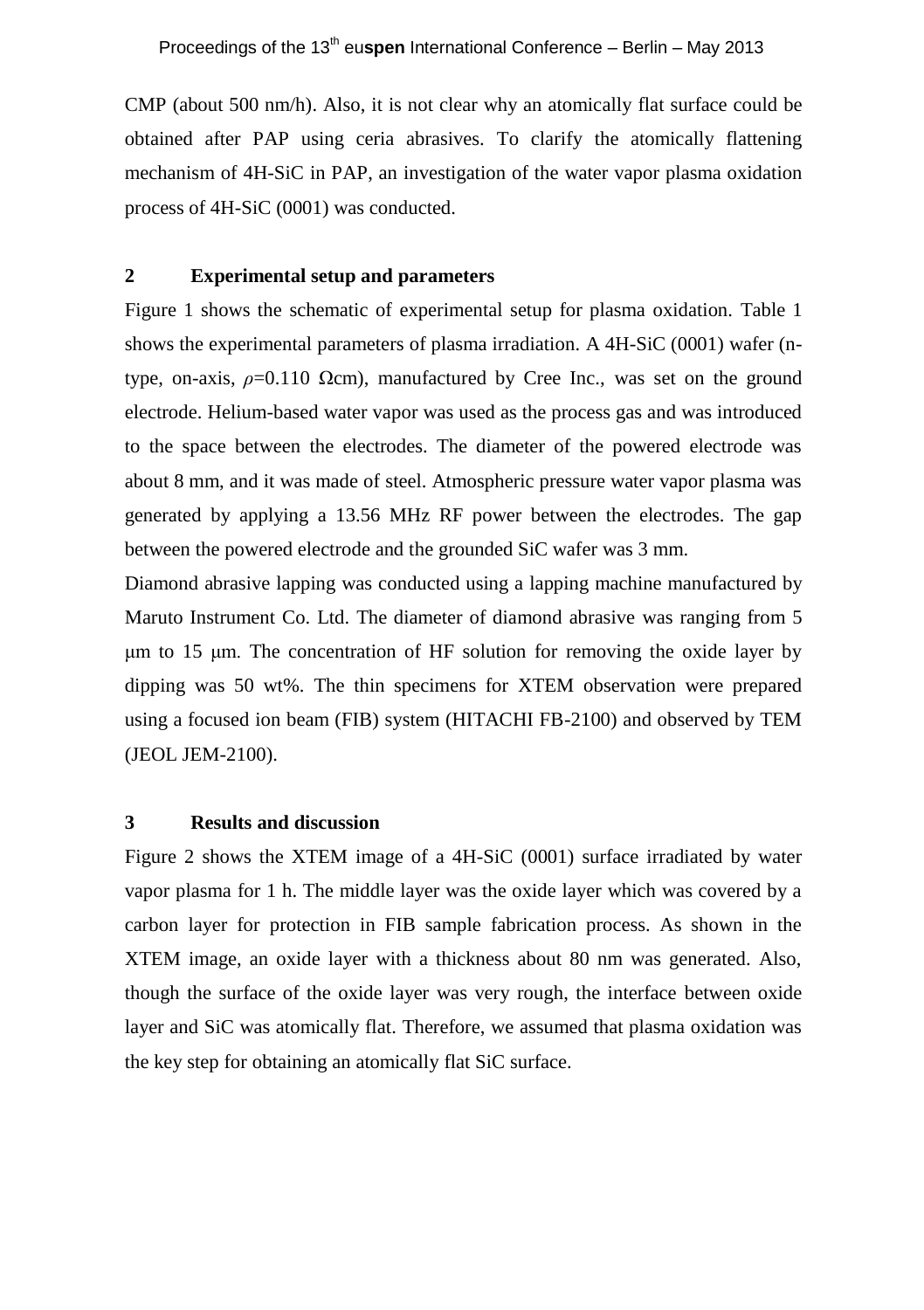

experimental setup

To verify the assumed mechanism, the following experiments were conducted. A new specimen processed by CMP was firstly lapped by diamond abrasives, many scratches were introduced just as shown in Fig. 3(a). Then, this surface was irradiated by water vapor plasma for 1 h to oxidize the surface, and the oxide layer was etched off by HF dipping. After removal of oxide layer, the scratches introduced by diamond lapping become much shallower as shown in Fig. 3(b). Next, the second time of plasma irradiation and HF etching was conducted. As shown in Fig. 3(c), many deep scratches emerged, and they are considered as the subsurface damage layer introduced by diamond abrasive lapping. In the case of third time of plasma irradiation and HF cleaning were conducted, a scratches-free surface was obtained **Example 11**<br> **Example 11**<br> **Example 11**<br> **Example 11**<br> **Example 11**<br> **Example 11**<br> **Example 11**<br> **Example 11**<br> **Example 11**<br> **Example 11**<br> **Example 11**<br> **Example 11**<br> **Example 11**<br> **Example 11**<br> **Example 11**<br> **Example 11** 

with a much better surface roughness as shown in Fig. 3(d). Also, this surface was observed using AFM. Though this surface was as flat as the surface processed by PAP, step/terrace structure, which reflects the crystallographic structure of 4H-SiC, could not be observed.

50 nm

Figure 2: XTEM image of surface irradiated by plasma for 1h



Figure 3: SWLI images of processed 4H-SiC surfaces (a) 11.14 nm p-v, 1.80 nm rms, (b) 6.65 nm p-v, 1.02 nm rms, (c) 18.39 nm p-v, 2.83 nm rms and (d) 2.45